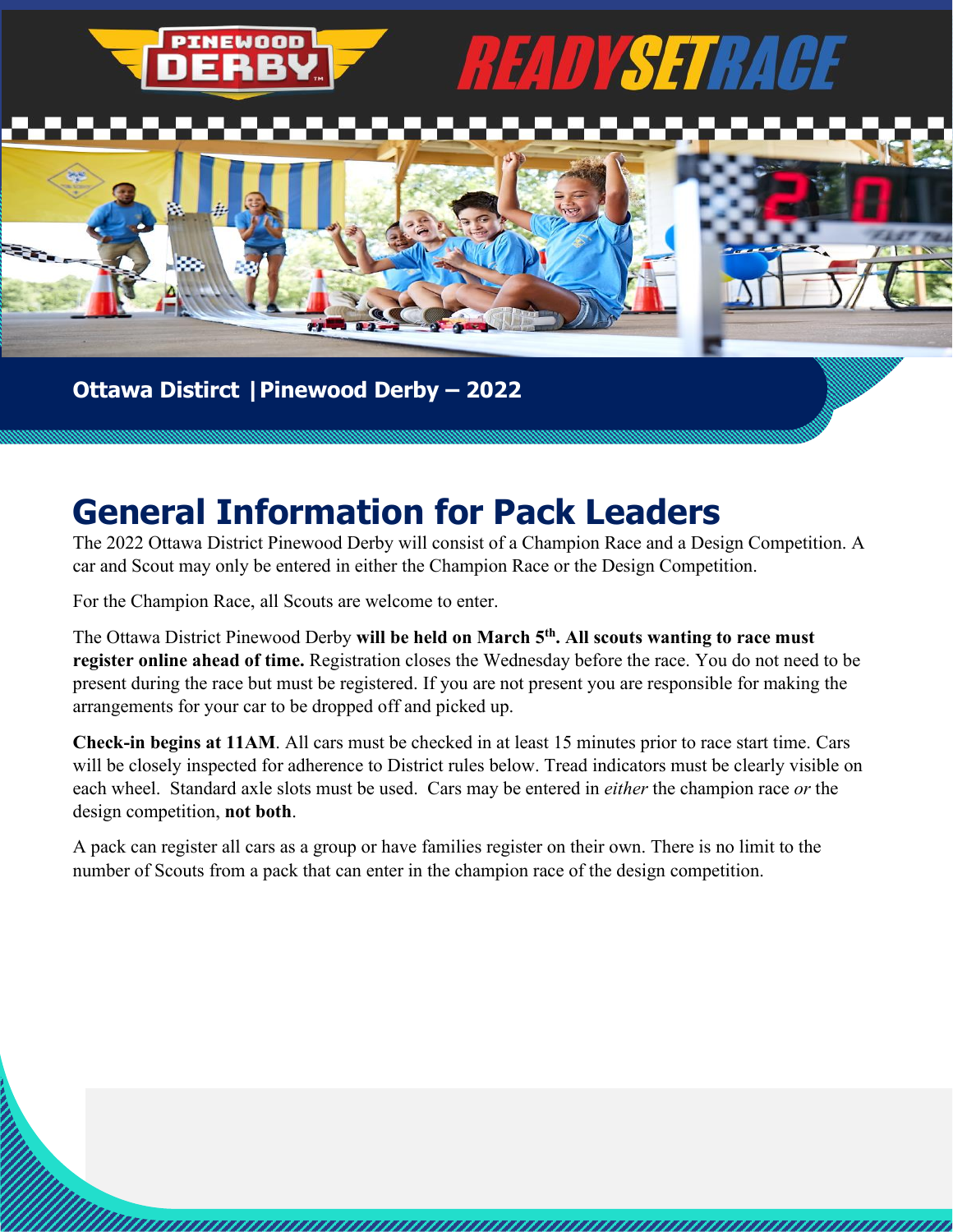## **Champion Race Rules and Regulations**

The specifications below will be strictly adhered to. **Special attention should be paid to axle location and**  wheels (especially tread indicators). A car may be entered in either the speed competition or the design competition, but not both.

1. Cars are to be made from the Official Boy Scout Pinewood Derby Kit. Replacement kits are available at the Scout Shop. The front of the car must not have a notch more than  $1/8<sup>th</sup>$  of an inch as pictured, will run backward on the track if possible. Pointed nose cars are hard to start. The race starter will do their best.



- 2. Any replacement parts shall be Official Cub Scout Pinewood Derby parts.
- 3. Clearance: Minimum ground clearance must be 3/8 inch as measured between the car and the track. Weights may need to be recessed into the body to maintain this clearance.
- 4. Length: The length of the car shall not exceed 7 inches.
- 5. Width: The width of the car shall not exceed 2-3/4 inches. Minimum width between wheels shall not be less than 1-3/4 inches. Car body can be narrower than 1-3/4 inches, but the wheels must be a minimum of 1-3/4 inches wide so the car will straddle the track.
- 6. Height: The height of the car should not exceed 3 inches.
- 7. Axle Location: All cars must use slots in original block for axle placement. **No changes in axle distance will be allowed**. Axle distance is 4 3/8 inches from the center of the front axle to the center of the back axle.
- 8. Weight: The weight of the car shall not exceed 5 ounces. No loose or liquid materials of any kind are permitted in or on the car. The car may be hollowed out and built up to the maximum weight provided the weight is secured to the body.
- 9. Wheel Bearing: Washers, bearings, and bushings are prohibited.
- 10. Springs: The car shall not ride on any type of springs.
- 11. Detailing: Details such as steering wheel, driver, decals, painting, and interior detail are permissible a long as these details do not exceed the maximum length, width, height, or weight. All details must be permanently attached.
- 12. No solid axles (PineCar brand) will be allowed. Only axles as provided with the Official Pinewood derby kit will be allowed (4 nails, 1 per wheel). No wheel covers or hubcaps are allowed. **Pointed ends of the nails must be visible for inspection.**
- 13. Wheels. **Cars must be run with official BSA wheels from the kit of the car to be raced. Coloured wheels available from the Scout Shop are acceptable as well**. The wheels may not be altered with holes drilled in the side or tread width narrowed. Tread (indicators) marks on the outside edge of the wheel must be clearly visible on all 4 wheels. Only light sanding and polishing of the mould imperfections on the outside of the wheel will be allowed. A wheel can NOT be tapered to a sharp edge or radius (See picture). **Alterations to the inside of the wheel are not permitted.**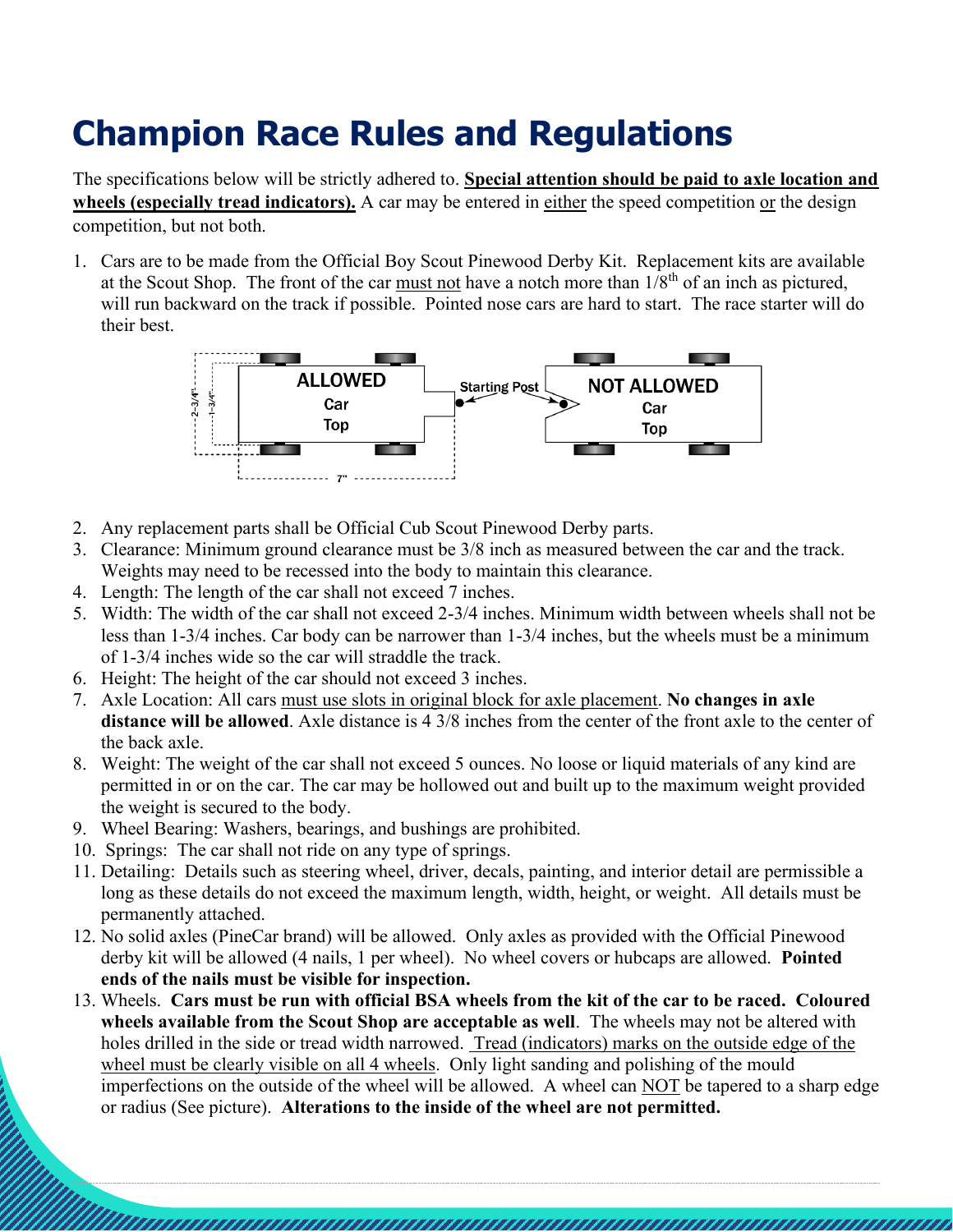

- 14. Each car must be freewheeling with no starting device.
- 15. Inspection: Each car must pass inspection by the Race Inspectors before it may compete. The Inspectors have the right to disqualify cars which do not meet stated specifications.
- 16. Lubrication: Graphite or other dry type lubricants will be the only lubricants allowed. No other types will be permitted. Lubrication must be done prior to official inspection only. PLEASE LUBRICATE THE FRICTION POINTS, NOT THE OUTSIDE OF THE WHEEL. Graphite coated wheels will NOT be allowed.



- 17. No electrical or mechanical device that spins in order to propel or stabilize the car is permitted.
- 18. Cars will be secured and may not be handled after they receive official inspection approval.
- 19. Cars raced in previous years are not allowed. The intent is for Scouts to make a new car each year.
- 20. Judges' determinations as to race winners are final.
- 21. Scoring: Every car will run one time on each lane. The finishing positions for each rank will be awarded based on the lowest total time for the car down the track. In the highly unlikely event that there is a tie, (we measure to the .001), all cars that are tied for a position will draw a lane and make one pass down that lane. Their finish will be used to break the tie.
- 22. **Webelos Scouts that recently crossed over to Boy Scouts will race in the same race as the Webelos.**
- 23. The Grand Champion race will be run with the first-place car from each rank (Webelos combined). Every car will run one time on each lane. The finishing position will be awarded based on the lowest total time for the car down the track.
- 24. Your car must meet these district specifications, or **it will NOT be permitted to run at the District Race. Just because a car met a Pack's rules does not guarantee that it will meet the district rules stated above.**

# GOOD LUCK AND GOOD RACING!!!!

,,,,,,,,,,,,,,,,,,,,,,,,,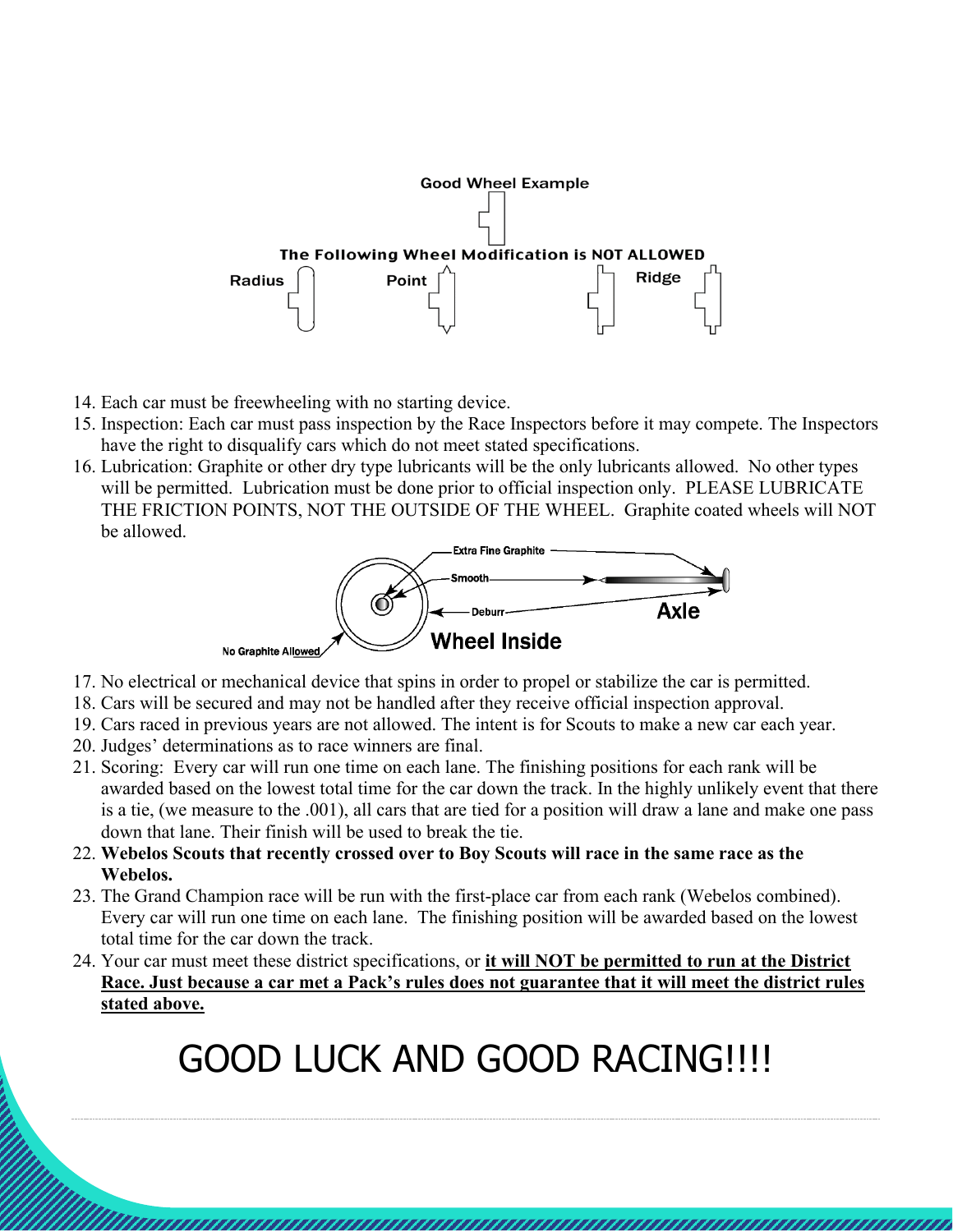## **Design Contest Rules and Regulations**

A car may be entered in either the campion race or the design competition.

The Design Contest will be scored in each of the following categories:

#### 1. **Originality (0-25 points) (50% of total score)**

This area will evaluate the conceptual thinking the Scout gave to his work as well as his attention to meeting all official derby specifications. Example: A car looking like a unique object such as a pencil, arrow, or modernistic sports car

#### 2. **Craftsmanship (0-10 points) (20% of total score)**

The section will consider the effort that was put into the fit and finish of the vehicle by the Cub Scout. Example: The smoothness of the surface, fit of the parts, gloss of the paint, etc. are checked

#### 3. **Color Usage (0-5 points) (10% of total score)**

Here the usage of color is judged. Example: How and where different colors are used

#### 4. **Detailing (0-5 points) (10% of total score)**

This is the area where the blending of all the parts that make up the car are evaluated. Example: How does the usage and placement of all parts contribute to the overall appearance?

#### 5. **Graphics (0-5 points) (10% of total score)**

The utilization of numbers, decals, painted symbols, etc. are judged as they relate to the car. Example: The judges rate the contributions these items make toward the overall appearance of the car in the same way icing decorates a cake.

Judges' determinations as to Design winners are final. Cars that reflect appropriate skill for the age level of the entrant will receive higher scores. There is no limit to the number of cars a Pack may enter in the design contest.

### GOOD LUCK AND BE CREATIVE!!!!